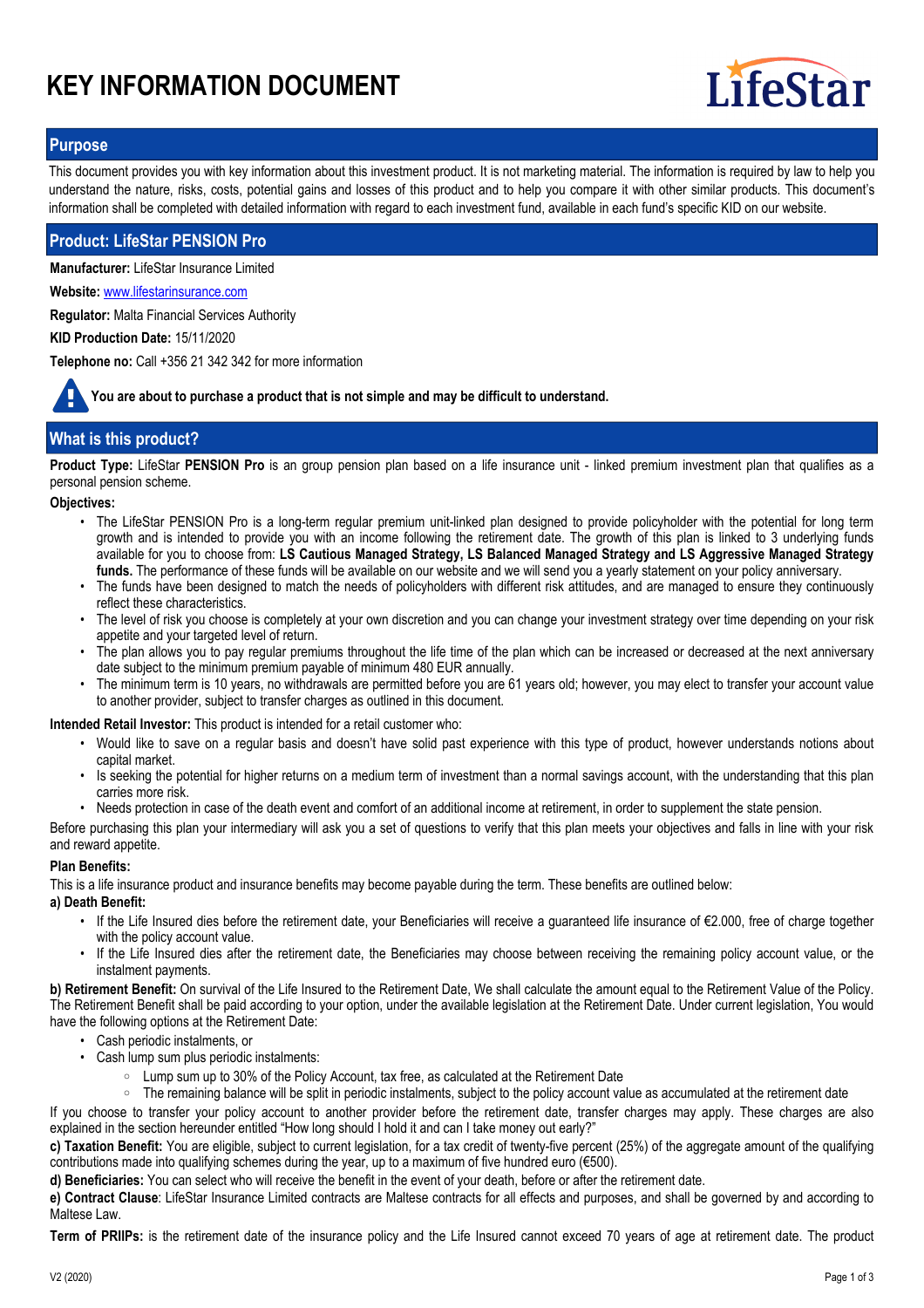duration is set at policy inception and can be minimum 10 years.

The policy will terminate in case of policy account transfer or in case of an accepted death claim, according to article 13 of the terms and conditions. Also, the Policy shall be null and void should You or the Life Insured make any false negligent or misleading declaration or non-disclosure, according to article 15.8 of the terms and conditions.

# **What are the risks and what could I get in return?**



- The Summary Risk Indicator, seen hereunder, is a guide to the level of risk of this this plan carries when compared to other products. It shows how likely it is that the product will lose money because of movements in the markets or because we are unable to pay. The Underlying Funds are made up of investments which have different levels of risk, each ranging from one (1) as the lowest to seven (7) as the highest. •
- The Share Class is in risk category 3, due to the rises and falls of its price or simulated data in the past. As the Share Class' risk category has been calculated using historical data, it may not be a reliable indication of the Share Class' future risk profile. The lowest category does not mean a risk free investment. •
- The level of risk your plan carries depends on your own choices and appetite to risk. What you get back will depend on the investment performance of the funds you choose throughout the lifetime of your policy in addition to policy charges outlined hereunder in section entitled "What are the Costs?". •
- Tax legislation of retail investor's home Member State may have an impact on the actual payout.
- The risk and returns on this product will be dependent upon which investment you choose. Further information on the possible returns for each fund available can be found in the Key Information Document (Investment Options Information) applicable to each fund. These can be found on our website https://www.lifestarinsurance.com/life-insurance/the-lifestar-pension-pro.
- The product may include early exit penalties, which are described in the section "How long should I hold it and can I take my money out early?".

## **Performance Scenarios**

Performance scenarios on this product will be dependent upon which investment you choose. Please refer to the Key Information Document (Investment Options Information) to view the possible performance scenarios.

# **What happens if LifeStar Insurance Limited is unable to pay out?**

In the event of insolvency whereby the Company is unable to meet its obligations to your policy, you as the Policy Owner may be entitled to compensation under the "Protection and Compensation Fund". This Fund is regulated by the Protection and Compensations Fund Regulations 2003 issued under the Insurance Business Act (Cap. 403).

# **What are the costs?**

The Company shall charge a number of fees as outlined in this section which are comprised of "one-off costs, ongoing costs & incidental costs". The Reduction in Yield (RIY) shows the impact of these fees based on the three (3) holding periods provided and any early exit charges are included. The figures are estimative and may change in the future.

## **Cost over time**

The following illustration is based on a Life policy (age 40 at inception) and an annual premium of 1,000 Euro. The person presenting you this product may charge you other costs. If so, this person will provide you with information about these costs and show you the impact that costs may have on your investment.

| Investment $[6 1,000]$          |            | If you cash in after 1 year | If you cash in after 10 years | If you cash in after 20 years |
|---------------------------------|------------|-----------------------------|-------------------------------|-------------------------------|
| Scenarios                       |            |                             |                               |                               |
| <b>Total costs</b>              | <b>Min</b> | € 199.71                    | € 1,064.62                    | € 3,494.12                    |
|                                 | <b>Max</b> | € 206.43                    | € 1,151.29                    | € 3,854.07                    |
| Impact on return (RIY) per year | Min        | 19.97%                      | 1.86%                         | 1.32%                         |
|                                 | Max        | 20.64%                      | 1.95%                         | 1.56%                         |